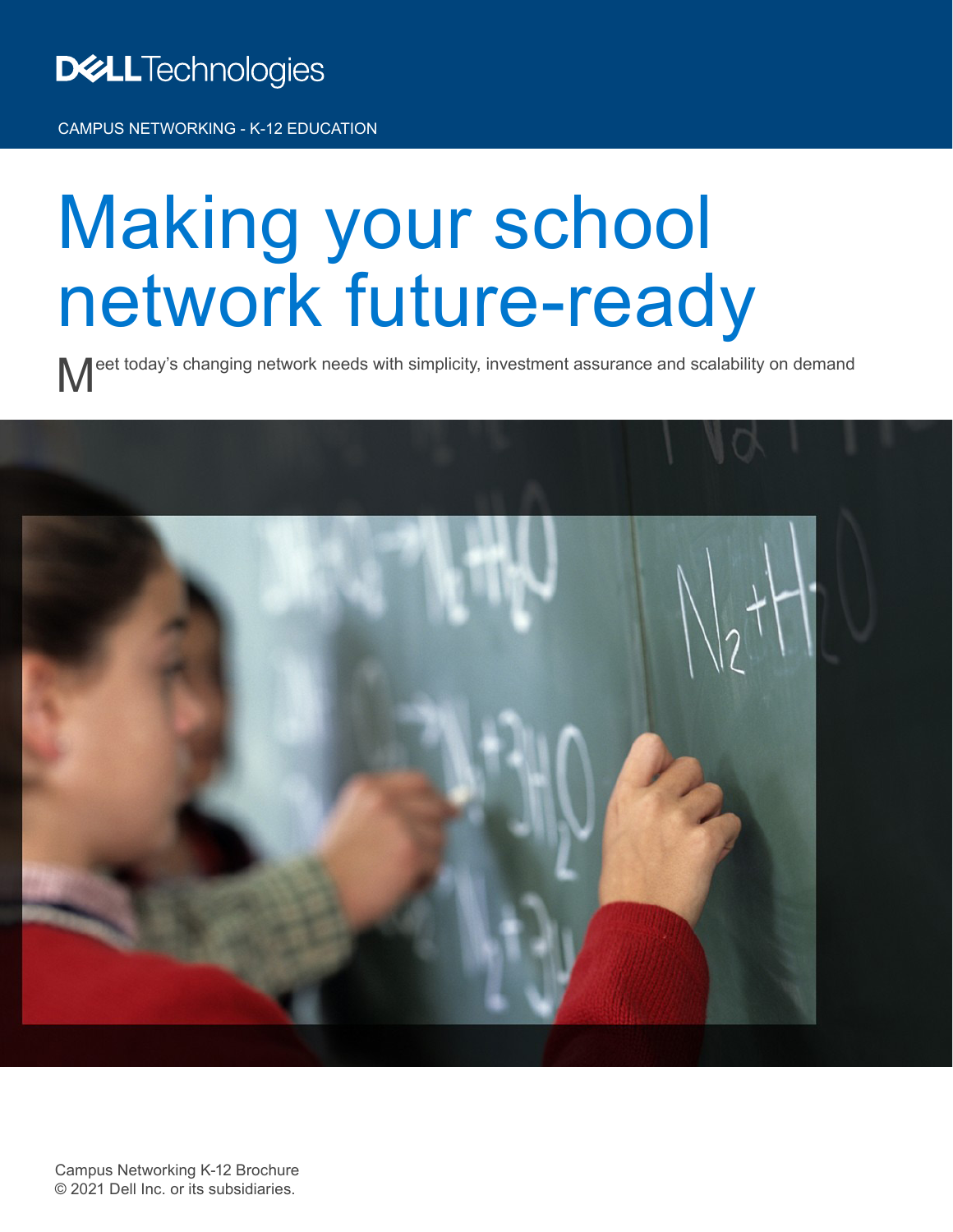## Future-ready, flexible and cost-competitive

C chools today are challenged to support an increasingly digital learning environment. At the same time, School IT managers are looking for ways to reduce network complexity and cost. Dell Technologies has a long history of delivering solutions that are future-ready, flexible and cost-competitive, and we bring this same approach into the school networking arena. We offer a common, software-driven platform for network connectivity for both traditional and new architectures — with customizable solutions for your network.

Schools and school districts come in all shapes and sizes. Does your district have a large IT department looking to scale or consolidate your existing network and deploy flexible new solutions? Do you have a dedicated IT staff managing a multi-site network, and need an easily managed, secure solution that scales with your needs? Or is yours a small organization that requires a cost-effective, secure network with very little troubleshooting or maintenance? Dell Technologies has you covered.



#### **Solution requirements and paths**

To meet today's needs and become future-ready, schools require K-12 campus networking solutions that provide:

#### **Scalability:**

• With secure, high-speed 1G/2.5G/5G/10G Multigig platforms and up to 90W Power over Ethernet (PoE) for 802.11ax (Wi-Fi 6) wireless networks

#### **Simplicity:**

• Using pretested and validated reference architectures with multi-vendor-capable network management tools and intuitive UIs

#### **Flexibility:**

• Including the ability to expand networking capability in the classroom while reducing costs and preparing for a software-defined networking (SDN)-ready open architecture

2 | Campus Networking K-12 Brochure © 2021 Dell Inc. or its subsidiaries.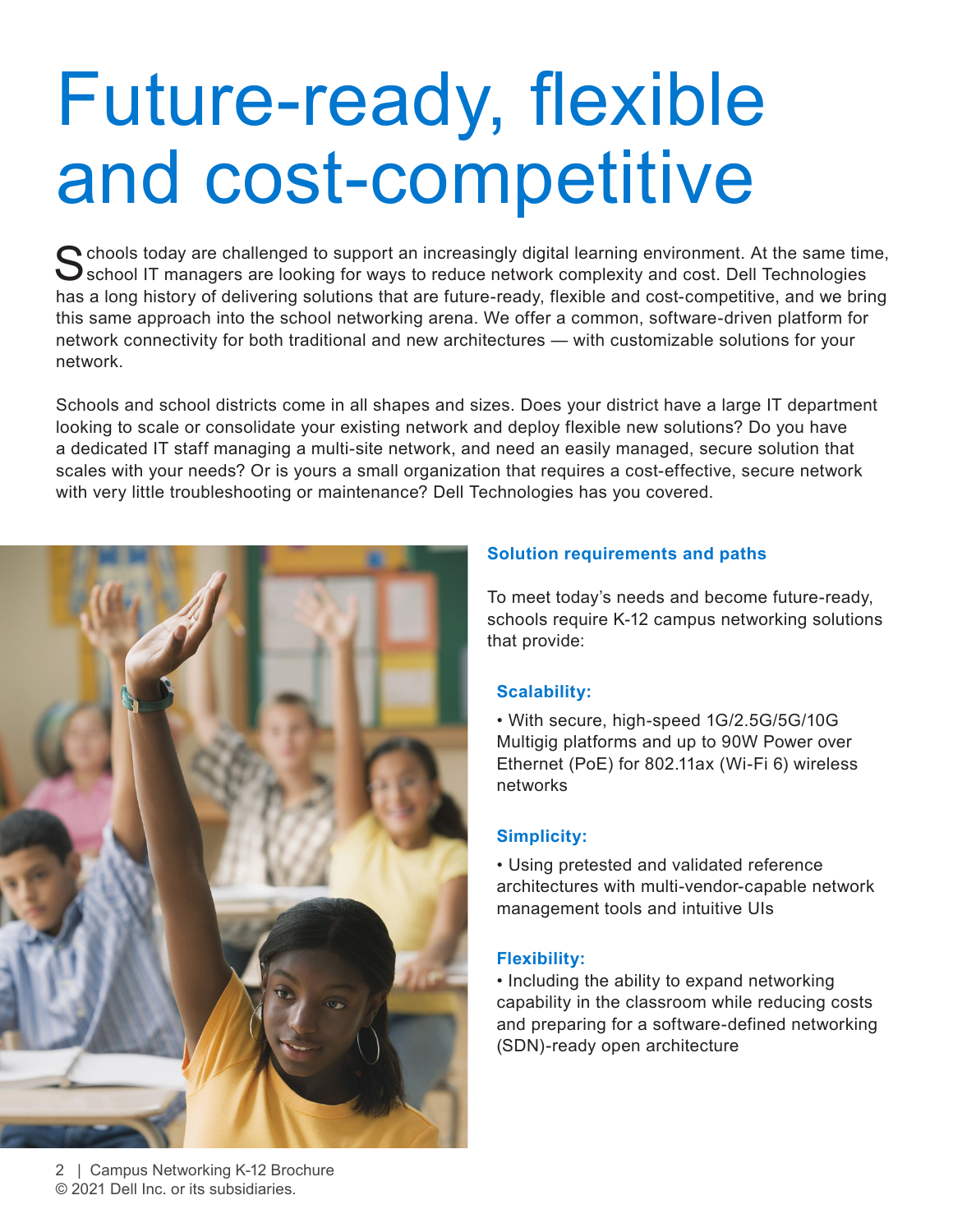## A high-performing network

Schools have competing paths available to acquire solutions, each with its own trade-offs. Monolithic legacy<br>Solutions are expensive to purchase and maintain, and may not allow organizations to take advantage of all the latest innovations in the industry. Another potential path, using new proprietary approaches, has inherent lock-in drawbacks and requires the existing environment to be ripped out and replaced when it is time to update. Commodity systems offer a path that is less expensive from an acquisition standpoint but places all deployment responsibilities on the organization and involves costly ongoing maintenance.

Dell Technologies offers a unique path that is designed to deliver maximum value, flexibility and choice as campus networking needs evolve. Key design tenets enable organizations to strike a balance between initial and ongoing costs while lowering total cost of ownership (TCO). These design tenets include a standardsbased approach, open architecture and modular systems that let you flexibly scale on demand. The result is a high-performing network that helps enable future-ready schools.

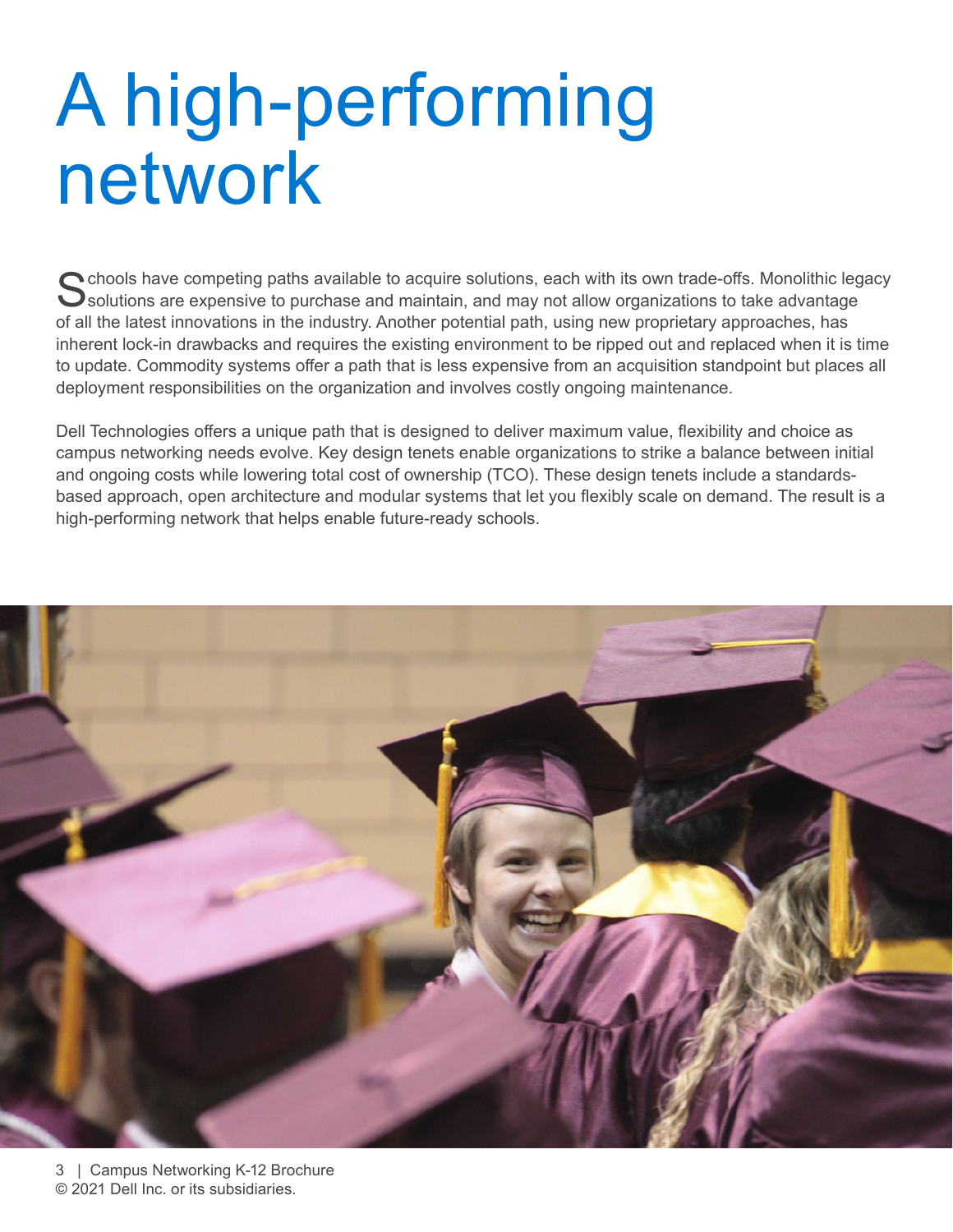# The E-rate opportunity

The Universal Service Program for Schools and Libraries (E-rate) program provides a fantastic opportunity<br>for schools to update their aging networks with the latest wired and wireless technologies. While E-rate is focused on basic network functionality, Dell Technologies offer a range of cost-effective and highly scalable networking solutions — good, better and best — all of which are made even more affordable with E-rate.

Our K-12 campus networking vision is based on unified management across network tiers, security and wireless, providing a single point of network control. This architecture merges access and core layers to simplify delivery and management of mission-critical applications.





**For basic networking** with the maximum E-rate funding coverage:

• Dell EMC PowerSwitch N3200 switches with 1G/2.5G/5G/10G connectivity

• Dell EMC PowerSwitch N1108EP and N1500 switches for basic networking

Dell EMC SD-WAN Solution powered by VMware for prioritizing mission-critical education applications on local networks, dramatically boosting the performance of video conferencing and e-learning applications



**Adding redundancy** will ensure more reliable networking in the event of single point of failure, and multigigabit technology for a diverse range of speeds, cable types, and Power over Ethernet (PoE):

• 2x Dell EMC PowerSwitch N3200 switches with multi-chassis link aggregation (MLAG) for core switching and routing

• Dell EMC PowerSwitch N2200 switches supporting MLAG, for 2.5G Multigig access and up to 60W PoE, along with 802.11ac Wave 2 wireless

• Dell EMC SD-WAN Solution



**For the best solution**, we recommend:

• Dell EMC PowerSwitch S-Series 25GbE switches with 100GbE uplinks to facilitate highspeed inter-rack connectivity with our PowerSwitch Z series family of 100GbE and 400GbE fabric switches

• Dell EMC SD-WAN Solution powered by VMware for prioritizing mission-critical education applications on local networks, dramatically boosting the performance of video conferencing and e-learning applications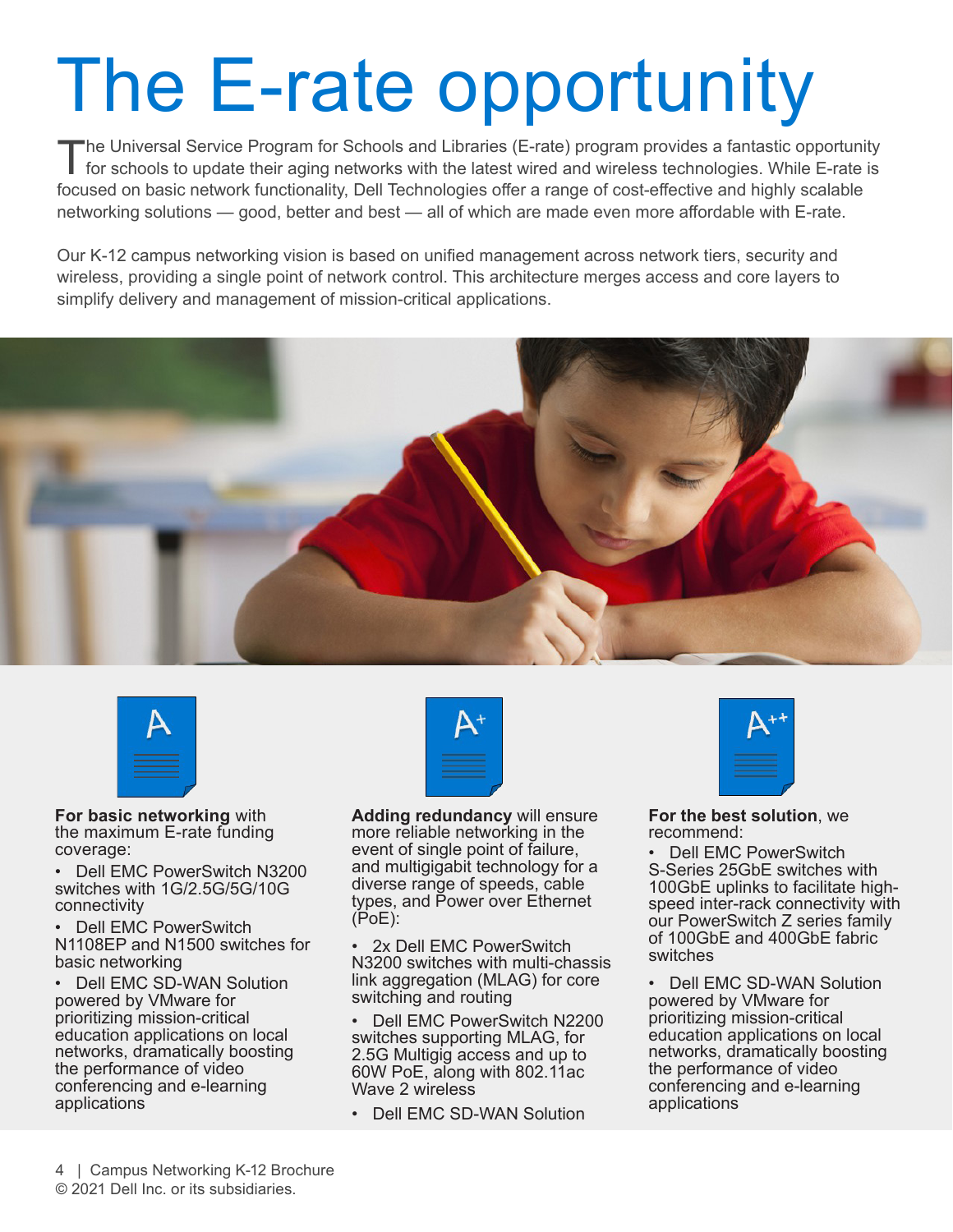

### Right-sized solutions for different-sized needs

ell Technologies has designed high-performing unified campus solutions for different requirements, with management solutions for each. All of the solutions are intended to provide energy-efficient operation, compatibility with existing networking equipment and client devices, and wireless choice based on open standards for interoperability.

#### **Delivering important IT and educational benefits**

Our unique design philosophy — combining open and standards-based systems with modularity and a modern approach — gives organizations compelling benefits: investment assurance, scalability on demand and access to the latest innovations. These qualities are the hallmarks of a future-ready approach to IT and networking that can grow with and help transform a district.

#### **Investment assurance**

Schools can tailor Dell Technologies solutions to their needs today and then adapt them to whatever needs they have in the future, without risking the investment they have already made. For example, you can simplify your transition to software-defined models and reduce risks commonly associated with software-defined deployments by using a variety of our SDN solutions. These solutions have been mutually developed, tested and validated with leading software providers and are fully supported by Dell Technologies. And because we focus on engineering solutions for the lowest TCO, investment continues to pay dividends in terms of simplification, time savings and reduced costs over time. These reduced costs help schools get the most benefit from every dollar.